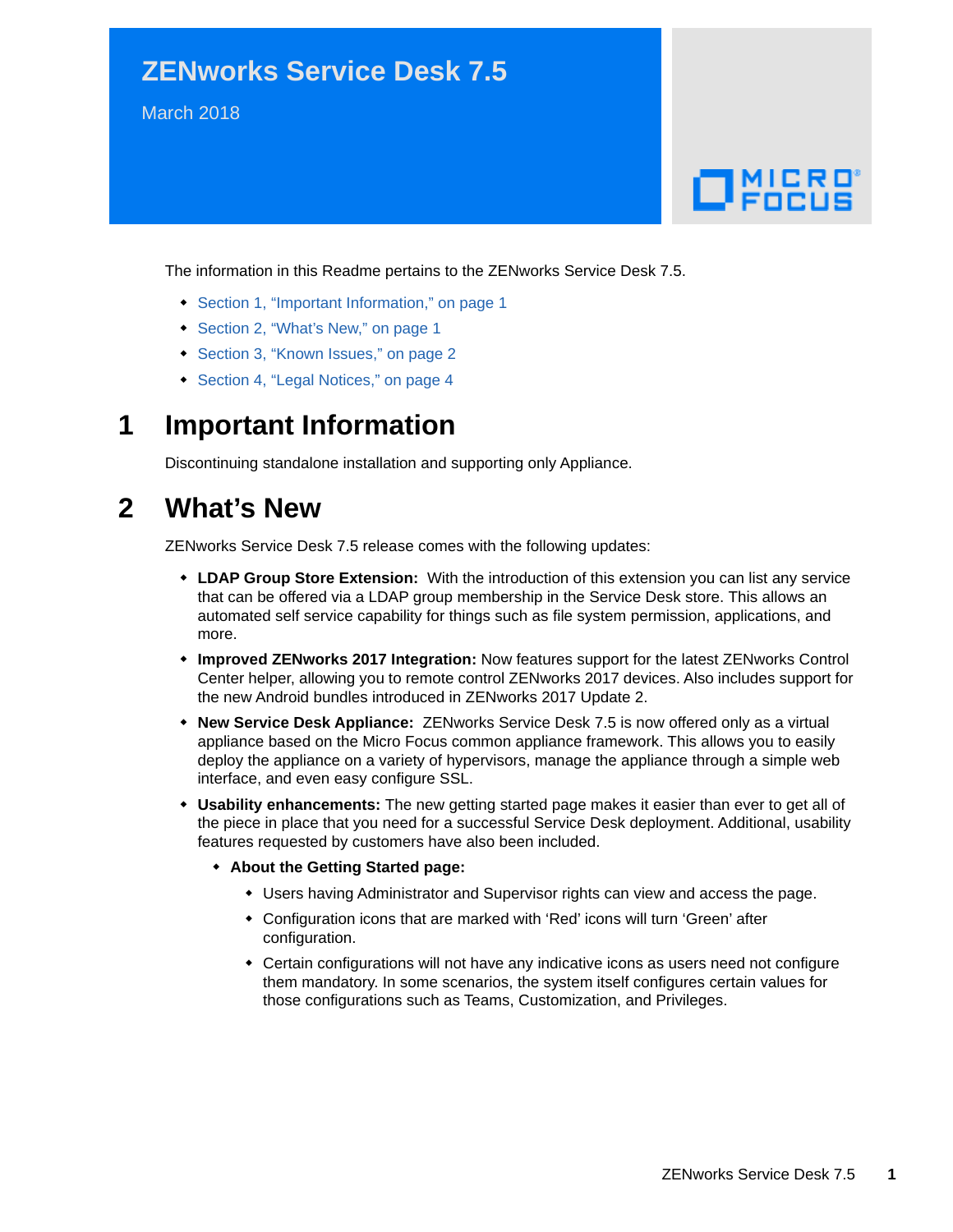- To navigate to any configuration page through the Getting Started page and then wanted to go back to the Getting Started page, click the Return to Getting Started hyper-link or click the Return icon.
- After all the configurations or settings are done from the wizard page, click the I'm Done button, and then the Getting Started page will not be displayed if you login again with your user credentials. However, if you want the Getting Started page to be displayed again, click Getting started on the right-side of the Home page.
- **Introduction of Subject details:** You can now view the Subject details along with Descriptions in Incident/Request listing and Survey listing pages.
- **City based search filter in the Search Tasks page:** The search filter is now capable to find User-City related information from LDAP import and provide the relevant search result.
- **Language Support:** By default, ZENworks Service Desk 7.5 supports the English, French, German, Italian, Polish and Spanish languages. Additional crowdsourced language translations are available at: [https://www.novell.com/documentation/zenworks-service-desk-language](https://www.novell.com/documentation/zenworks-service-desk-language-support/)[support/](https://www.novell.com/documentation/zenworks-service-desk-language-support/).

**NOTE:** Contributions in the respective languages might be required to ensure that the translations are up to date.

## <span id="page-1-0"></span>**3 Known Issues**

- [Section 3.1, "An error might occur while initiating remote control using Firefox," on page 3](#page-2-0)
- [Section 3.2, "The migration complete message is displayed till you reboot the system," on](#page-2-1)  [page 3](#page-2-1)
- [Section 3.3, "LDAP Extension is listed even though LDAP Group is not imported," on page 3](#page-2-2)
- Section 3.4, "Service Desk takes an unusual amount of time and fails to display an error during [upgrade if the Oracle database server is down," on page 3](#page-2-3)
- [Section 3.5, "If you save the database or license configuration the](#page-2-4)  j[ava.lang.reflect.InvocationException](#page-2-4) or java.lang.NullpointerException error [might be displayed," on page 3](#page-2-4)
- Section 3.6, "Service Desk does not support attachments that are more than 100 MB in size," on [page 4](#page-3-1)
- [Section 3.7, "If the default store team is edited, the](#page-3-3) enable queue error message might be [displayed," on page 4](#page-3-3)
- Section 3.8, "Email attached using drag and drop in GroupWise and sent to Service Desk will not [be added as a note to the request," on page 4](#page-3-4)
- [Section 3.9, "Remote Control is not supported with the Firefox version \(52 and later\)," on page 4](#page-3-5)
- [Section 3.10, "AMIE and ZENworks AMIE import might fail if ZENworks is configured with the](#page-3-2)  [MS SQL database," on page 4](#page-3-2)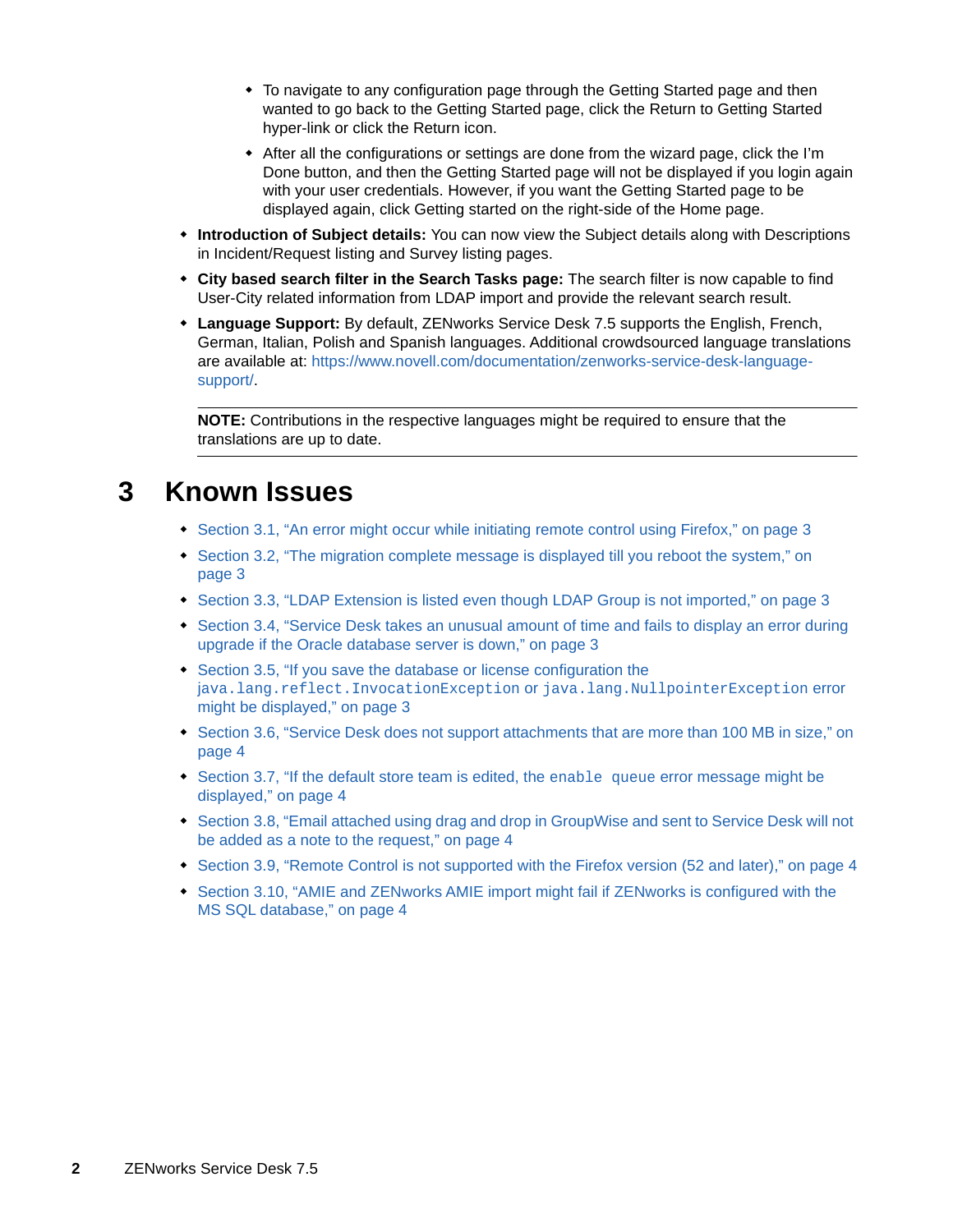## <span id="page-2-0"></span>**3.1 An error might occur while initiating remote control using Firefox**

In ZENworks Service Desk, when you perform a remote control operation for the first time using the Firefox browser, *The address wasn't understood* error message might be displayed.

Workaround: Perform any one of the following:

- Install ZCC Helper from the ZENworks download page, and then perform the remote control operation: https://<zenworks-hostname>/zenworks-setup/?pageId=tools
- Perform the remote control operation from another browser.

#### <span id="page-2-1"></span>**3.2 The migration complete message is displayed till you reboot the system**

After migrating to the Service Desk 7.5 release, the Migration complete message is constantly displayed.

Workaround: You can either ignore the migration message or reboot the system to remove the message.

#### <span id="page-2-2"></span>**3.3 LDAP Extension is listed even though LDAP Group is not imported**

The LDAP Extension option in the Extensions Override is displayed while promoting a store item even though the LDAP groups are not imported in LDAP Settings.

Workaround: None.

#### <span id="page-2-3"></span>**3.4 Service Desk takes an unusual amount of time and fails to display an error during upgrade if the Oracle database server is down**

While upgrading Service Desk that uses the Oracle database, if the database server is down, then Service Desk does not display an exception and the upgrade process is not terminated.

Workaround: Start the Oracle database, restart the Service Desk service, and then initiate the upgrade process.

As a best practice ensure that the database is up and running while upgrading Service Desk.

## <span id="page-2-4"></span>**3.5 If you save the database or license configuration the java.lang.reflect.InvocationException or java.lang.NullpointerException error might be displayed**

During installation or upgrade, if you save the database or license configuration, in the login page, the java.lang.reflect.InvocationException or java.lang.NullpointerException error might be displayed.

Workaround: Restart the Service Desk service.

Ensure that the database is up and running and that there are no connection issues between database and Service Desk.